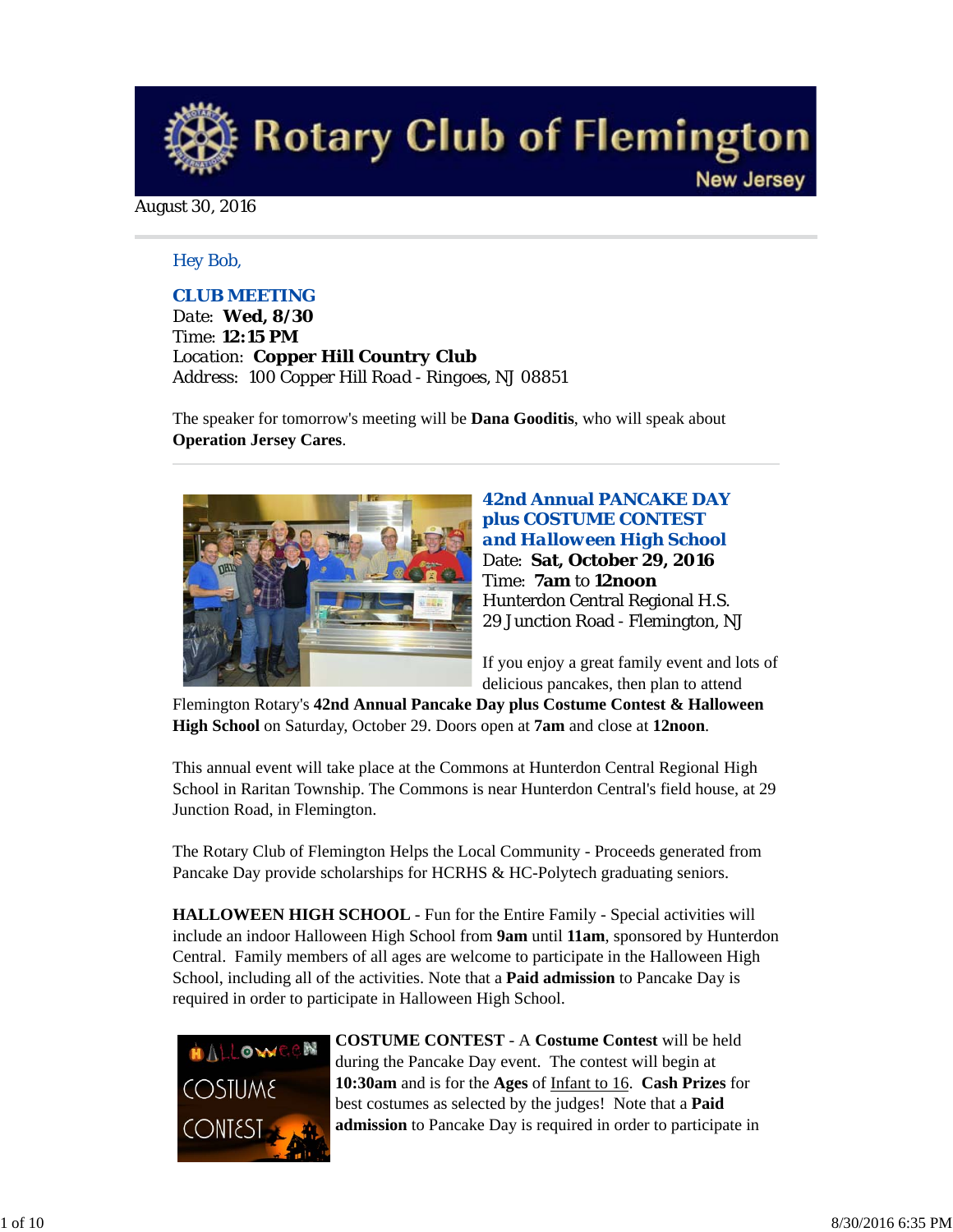

the Costume Contest. The categories for the costume contest are:

- **SCARRIEST** costume.
- **SUPER HERO** costume.
- **ANIMAL** costume.
- **FUNNIEST** costume.
- **PRINCESS** costume.
- **FAMOUS PERSON** costume.

**DELICIOUS PANCAKES and more** - Rotary will have delicious Buttermilk Pancakes for all ages to enjoy from **7am** to **12noon**! And, in addition to the flapjacks, sausage, juice, coffee & tea, there will also be a bake sale. The bake sale will offer a broad selection of cookies, cakes, pies and pastries prepared by Rotary members and their families.

**EVENT TICKETS** - Pancake Day tickets are available in advance from Rotary Club of Flemington members, or at the door. Enjoy as much as you can eat  $&$  drink! This includes pancakes, sausages, butter, syrup, coffee, tea, juice and milk. Cost is only \$8.00 for adults; \$5.00 for children ages 5 - 11; Children under 5 are free. Ticket cost includes admission to the Costume Contest, any special exhibits & Halloween High School.

**OPTIONAL FOOD PANTRY DONATIONS** - We will gladly accept non-perishable food donations, which will be distributed to the local food pantries. The Rotary Club of Flemington would like to thank the generosity of the many local community businesses who help make the event possible.

For more info, goto www.FlemingtonRotaryNJ.org or contact Event Chair, Lynn Hyman at 908-304-4199 or by email at lynnjim5@verizon.net



Your full circle of care. www.hunterdonhealthcare.org Thanks to the **Hunterdon Healthcare System** for being our **Primary Event Sponsor**!



# *The BAKE SALE at Pancake Day* **Saturday, October 29, 2016**

Terry Martin wanted to let you know that the **BAKE SALE** will take place during our Annual Pancake Day event from 7am to 12noon on Sat, October 29 at the HCRHS Commons.

All Rotarians are requested to bring a baked item to

the event. Or if you prefer, you could donate \$10 instead and Terry Martin will gladly purchase items on your behalf.

Baked items can be dropped off on Friday night (10/28) between 6-7pm at the HCRHS Commons OR on Saturday Morning (10/29) by 7:00 am. If everyone made or donated something, we could make an extra \$300.00. Thanks in advance for your support!!! If you have any questions, please CLICK HERE to email Terry Martin.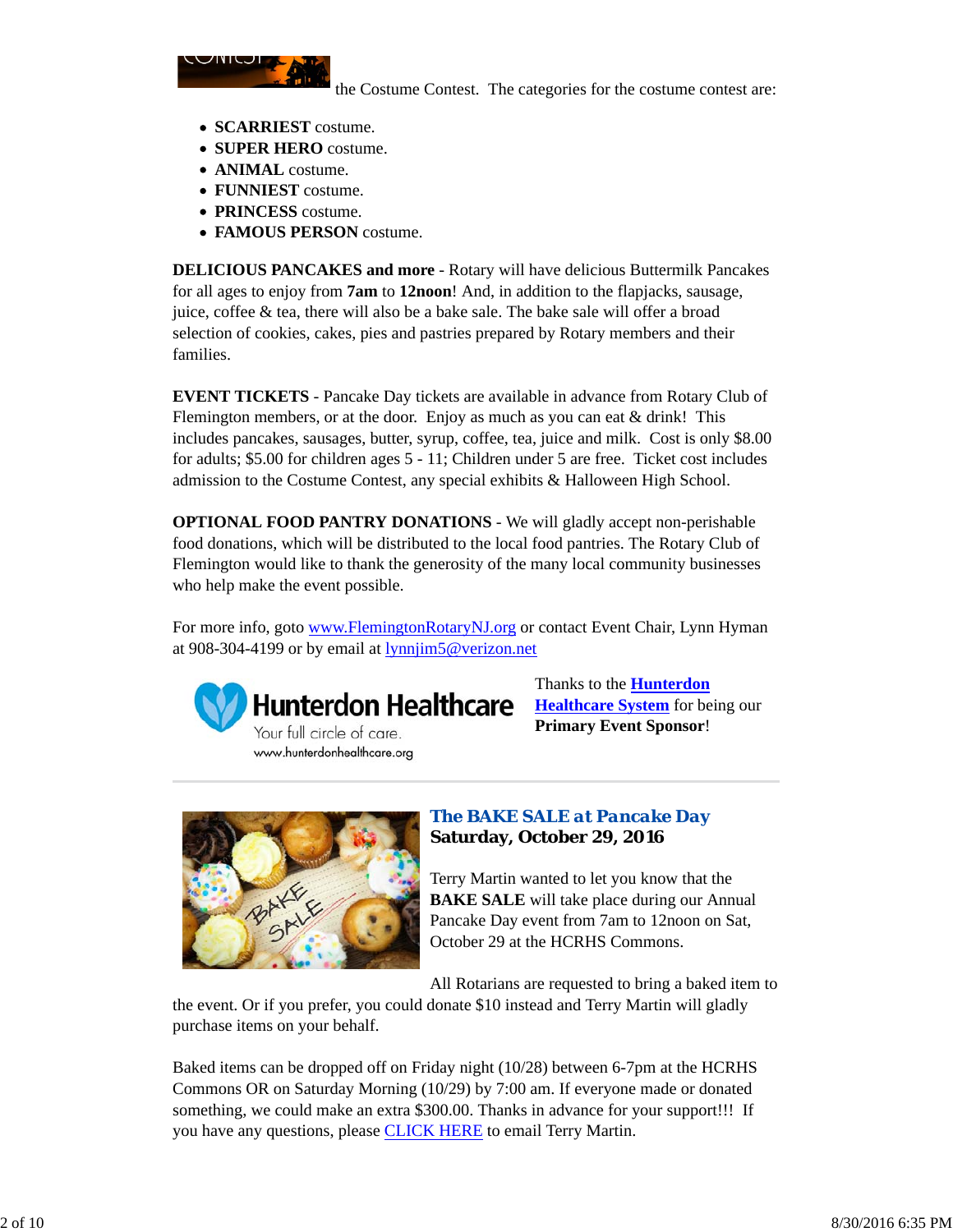

# *Rotary Club of Princeton 2nd Annual WINE TASTING EVENT*

**September 13, 2016 Hopewell Valley Vineyards** 46 Yard Road - Pennington, NJ \$75 per Person

**Click Here** to download a PDF of the event flyer for the Princeton Rotary Club's annual Wine Tasting event at Hopewell Valley Vineyards.

View the flyer for additional information.



*35th Annual Rotary District 7510 VOCATIONAL ASSEMBLY* **Wed, October 5, 2016** Pines Manor - Edison, NJ

The annual Vocation Assembly will be held on Wednesday, October 5th at the Pines Manor in

Edison.

Our District is looking for advertisers for the event. If you are interested in placing an advertisement, **Click Here** to download a PDF of the sponsorship form. Ad prices start at \$75 for a business card. Refer to the flyer for additional information.



# *Flemington Rotary Donates \$1800 to Animal Alliance* **Wed, 8/10/2016**

At their Wednesday, August 10th club meeting, the Rotary Club of Flemington presented an **\$1800** donation check to **Animal Alliance**.

The proceeds were raised by Flemington Rotary's "Bark in the Park" Dog Walk event that was held on Sunday, June 12th at the Boro

Park in Flemington.

Pictured from left to right are **Ann Trinkle**, Founder & Executive Director of Animal Alliance and **Lynn Hyman**, Past-President of Flemington Rotary. Thanks to Herb Bohler for taking the photo. Not pictured is Jim Davidson, event chair of the Dog Walk.

# *Hunterdon Central Regional High School*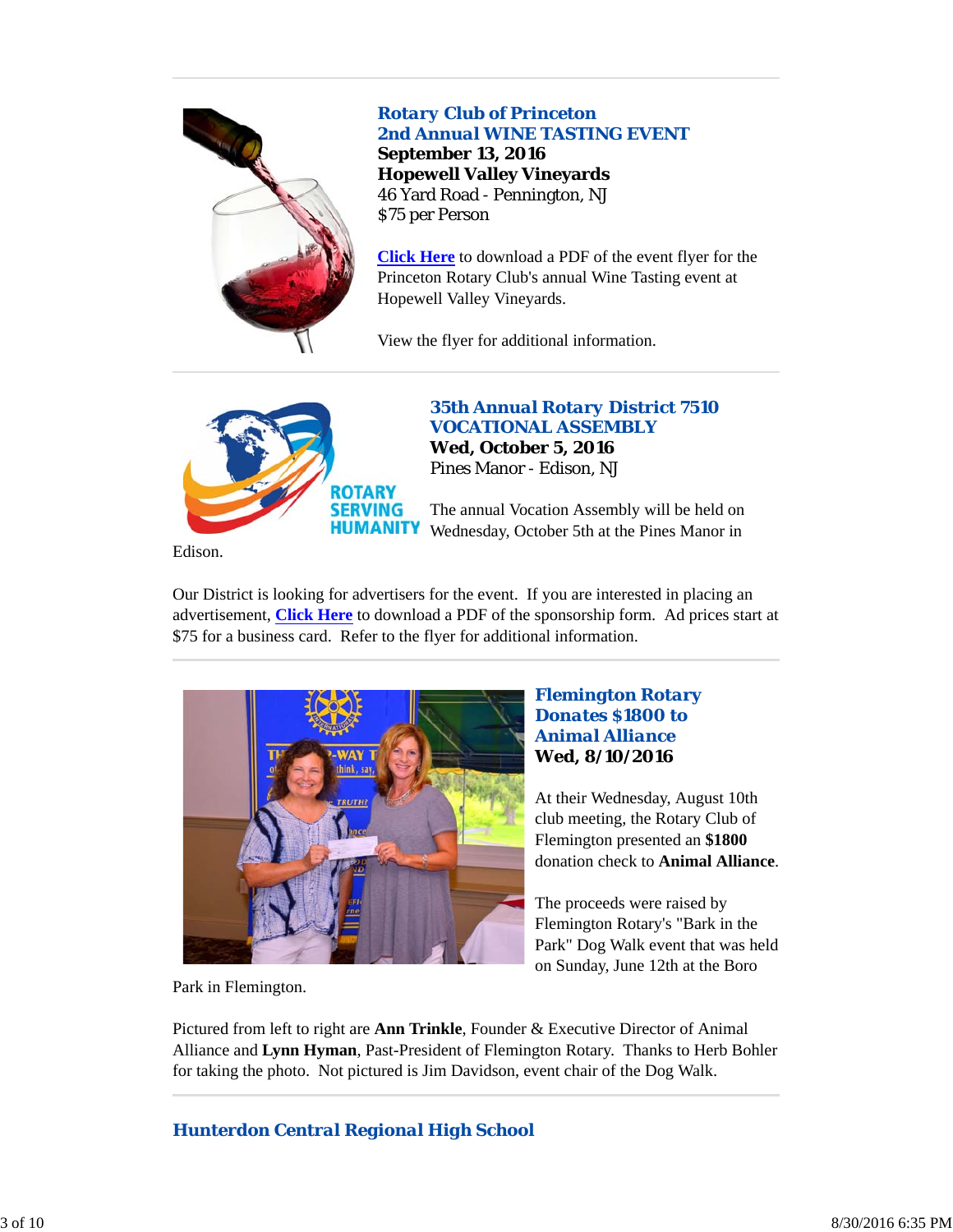# *WORKPLACE READINESS Presentation* From **Wed, 8/10/2016**

At the Wednesday, August 10th Flemington Rotary Meeting, our speaker was **Michelle Murphy**, who is a **Workplace Readiness Teacher** from the Hunterdon Central Regional High School.

Michelle was very happy to speak to everyone, but was not able to fully share her presentation due to technical difficulties. Therefore, she emailed us a PDF copy of the presentation so everyone could see it on their own.

**CLICK HERE** to download and view a PDF of Michelle's presentation on Workplace Readiness.



Click Photo to see a larger image

# *Rotary Club of Aberdeen, MD* **Raffling a 2016 Jeep Wrangler 4x4 Raffle Drawing on 9/12/2016**

Bob Burgard, current Club President for the Aberdeen Rotary Club, wanted to pass along this information.

The Aberdeen Rotary Club (ARC) is raffling a **2016 Jeep Wrangler Unlimited Sport**

**4X4**. Only 2000 Tickets will be sold at **\$50.00 each**. The drawing will be held at the Annual ARC Golf Outing on September 12, 2016.

In addition to the Jeep, there is a second prize of \$1,000 and a third prize of a \$250 Gift Certificate to Saxon's Jewelers in Harford County, MD.

Aberdeen Rotary Club is anticipating significant support for the Harford County Boys and Girls Club and Local Scholarships that are budgeted for over \$50,000.

The Aberdeen Rotary Charities is a 501c3. Tax deductible contributions are in reference to EIN# 90-0752980.

If you have any questions, contact Bob Burgard as follows: Cel(908) 528-4073 (or) Office(908) 751-1223.

410-838-6257 is a Call Center that forwards the call to raffle coordinator.



# *The Flemington Rotary MEMBER DIRECTORY Is Updated on the Website*

A PDF copy of the Club Directory kept on the club website, located on the password protected "**Members Only**" page. To access this, simply goto **www.FlemingtonRotaryNJ.org** and click on "Members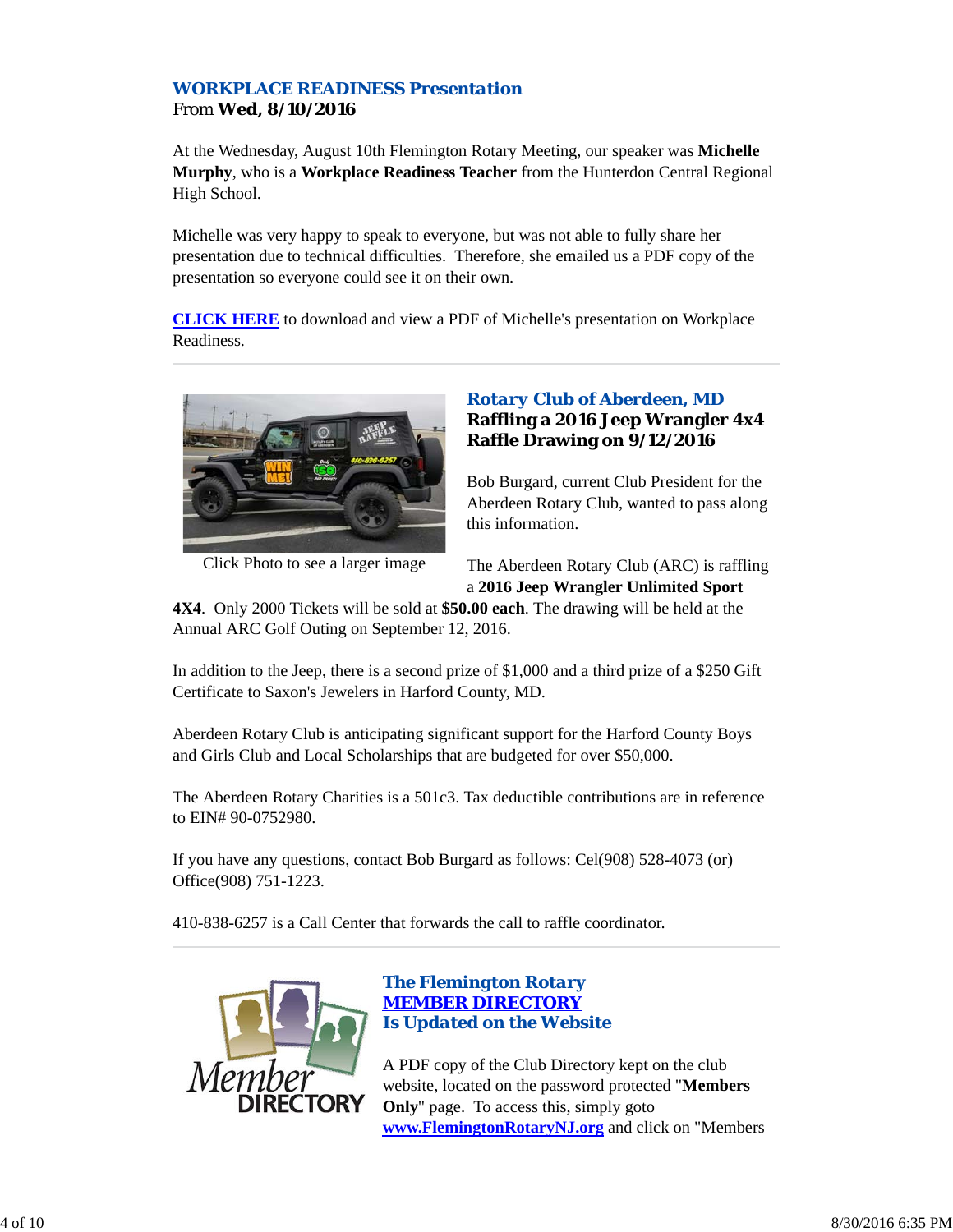Only" in the upper left. The page is password protected. If you do not have the password, simply email us and request it.

If you see any updates that need to be made (a change of address, email, phone number, something is not listed correctly, etc.), please email Sandy Clark and request any changes to be made. **Click Here** to generate an email to Sandy.

# *SPEAKERS & PROGRAMS BEING SOUGHT*

Mick Schaible is looking for some ideas for upcoming meeting programs and speakers. If you have any leads, please pass them onto Mick, who will follow-up to schedule the speaker.

**Click here** to generate an email directly to Mick.



# *HUNTERDON COUNTY CHAMBER OF COMMERCE*

As you know, the Rotary Club of Flemington is a member of the H.C. Chamber of Commerce. This enables all Rotarians the ability to attend a Chamber function as a "member". If someone asks you what your business is, you would explain that you are a member representing the Rotary Club of Flemington. **Click Here** to visit the Chamber website for a listing of upcoming events.



*Jersey Talk Radio - Internet Radio "THE ROTARY HOUR"* **Tuesdays** from **5pm to 6pm**

PDG Megan Jones-Holt is the host of "The Rotary Hour" on the

"Jersey Talk Radio" internet radio station. She is always looking for guests to have on the show. If you are intersted, please get in touch with Megan at (908)894-4590 or **mjonesholt@gmail.com**.

**Click Here** to listen to the Internet Radio station from your PC, smart phone, mobile device, etc.

# *ROTARY DISTRICT 7510 NEWS*

**Click Here** to read the current news from our Rotary District 7510.

# *UPCOMING DATES TO NOTE:*

Wed, 9/07: Open Wed, 9/14: Open Wed, 9/21: Open Wed, 9/28: Open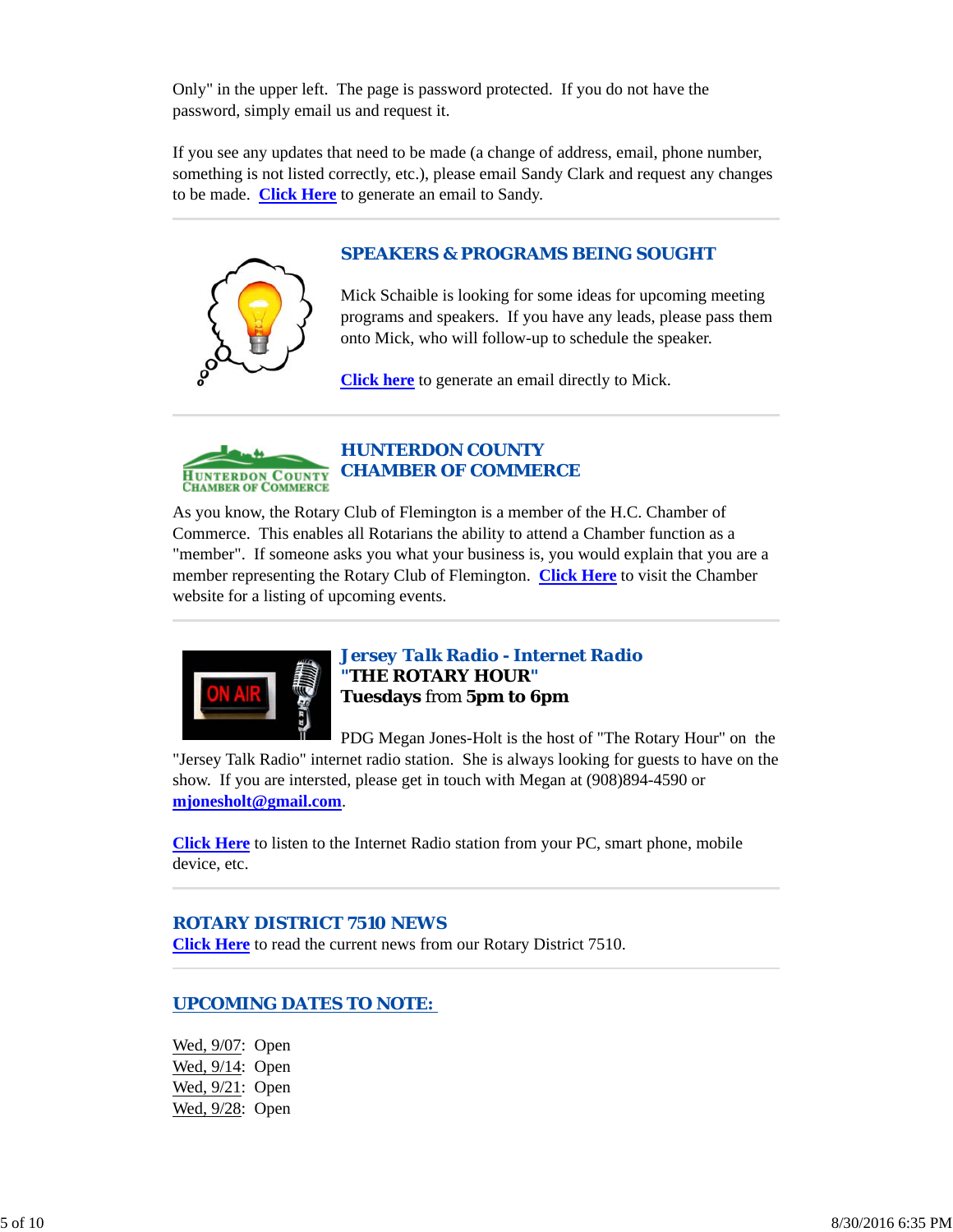Wed, 10/12: District Governor Official Visit (DG Charles Minton)

**Next RCOF Board Meeting**: To Be Announced. (Held bi-monthly). **Next Membership Meeting:** Wed,  $9/14/2016$  at 1:30 PM (Usually the 2<sup>nd</sup> Wed).

#### **Upcoming RCOF Club Events, Fundraisers, Fellowship Events, Etc**.: Sat, 10/29: **Pancake Day, Halloween High School & Costume Contest**

#### **Rotary District 7510 Events & Functions:**

Wed, 10/5: NJ State Vocational Assembly Mon, 11/14: Eat, Drink & Share at 6:00pm (The Pines Manor, Route 27 & Talmadge Road - Edison, NJ) 3/2/17: President-Elect Training Seminar (PETS 1) 3/23 to 3/25/17: President-Elect Training Seminar (PETS 2) 5/5 to 5/7/17: District Conference at the Shawnee Inn 6/10 to 6/14/17: Rotary International Convention in Atlanta, Georgia

### *COMMITTEE LIST:*

**Click Here** to download the listing of all current Club Committee's and its members.

#### *"MEMBERS ONLY" WEBSITE:*

#### **Click Here for the Members Only section of the website to find:**

- 1) The "Membership Proposal Form" to propose a new member.
- 2) New Member Information.
- 3) An Online Copy of the Club Membership Directory.
- 4) A Link to All Photos Albums of the Club.

#### *ROTARY WEBSITE LINKS:*

Rotary International: **www.Rotary.org** Rotary District 7510: **www.RotaryNJ.org**

#### *NEARBY ROTARY CLUB MEETINGS:*

As A Rotarian, you are Welcome to attend a Rotary Club meeting anywhere in the world. Click here for the Rotary Club Locator App. Or see below for some local meetings:

### Mondays

**Lambertville/New Hope** (6:30 pm) - Lambertville Station Restaurant; 11 Bridge Street, Lambertville NJ 08530

**Piscataway** (12:15 pm) - Radisson Hotel; 21 Kingsbridge Road, Piscataway, NJ 08854

#### Tuesdays

**Whitehouse** (12:15 pm) - Max's 22; 456 Route 22 West, Whitehouse Station, NJ 08889 **Princeton** (12:15 pm) - The Nassau Club; 6 Mercer Street, Princeton, NJ 08540 **Bridgewater-Bound Brook** (12:15 pm) - Arbor Glenn; 100 Monroe St, Bridgewater 08807

#### Wednesdays

**Branchburg Township** (7:30 am): Stoney Brook Grille; 1285 Route 28, North Branch,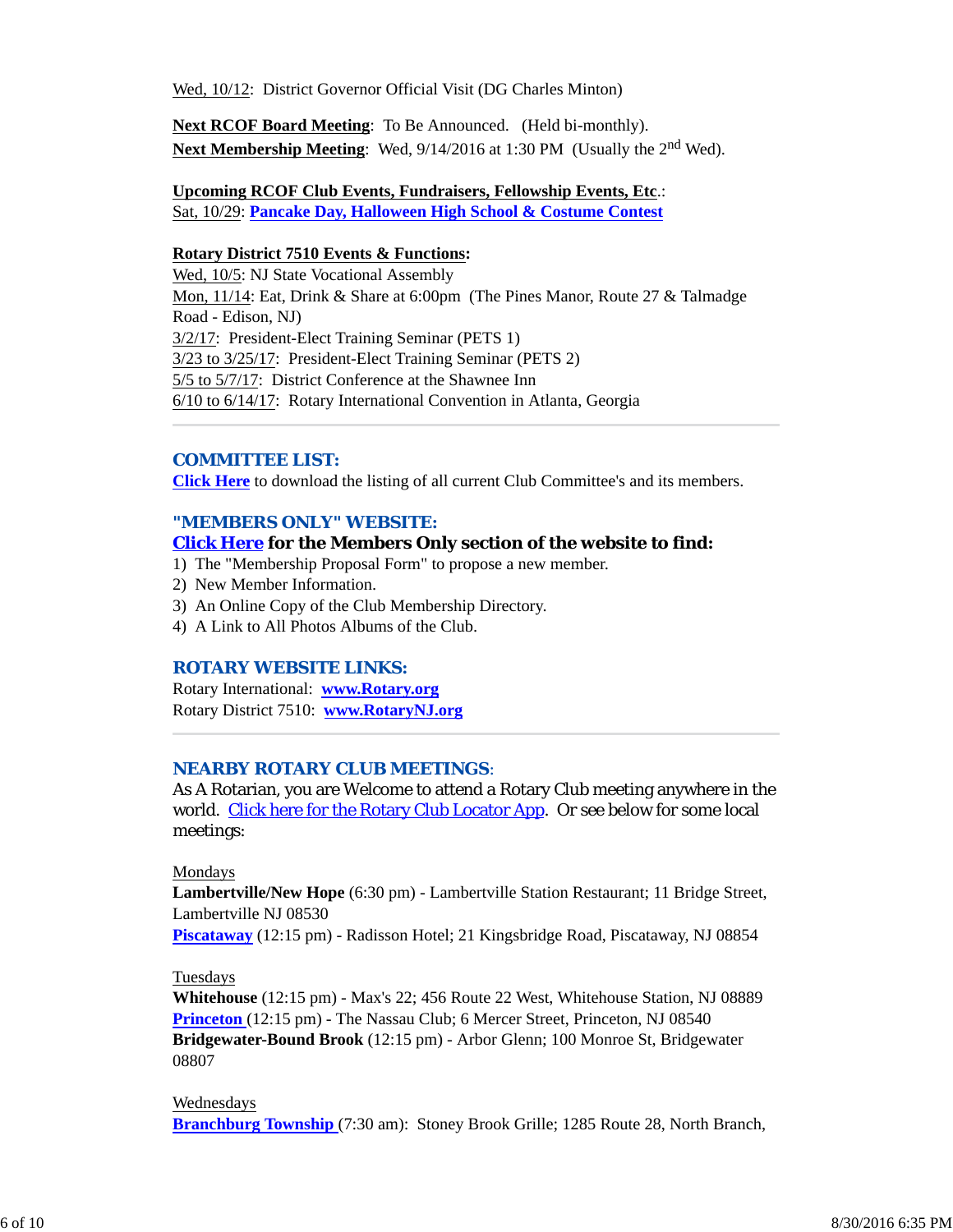## NJ 08876

**Flemington** (12:15pm): Copper Hill Country Club; 100 Copper Hill Road, Ringoes, NJ 08851

**Hillsborough Township** (6:15 pm): Pheasant's Landing; 311 Amwell Road (Rt. 514), Hillsborough, NJ 08844

## Thursdays

**Clinton Sunrise** (7:30 am): Clinton Fire Department; New Street, Clinton, NJ 08809 **Somerville/Bridgewater** (12:15 pm): Bridgewater Manor; 1251 US Highway 202/206, Bridgewater, NJ 08807

**Trenton** (12:15 pm): Freddie's Tavern; 12 Railroad Avenue, West Trenton, NJ 08628

## Fridays

**North Hunterdon** (12:15 pm): Beaver Brook County Club; 25 County Club Drive, Annandale, NJ 08801

**Princeton Corridor** (12:15pm): Hyatt Regency; 102 Carnegie Center, Rt. 1 North, Princeton, NJ 08540

## eClub

**Rotary eClub of Hunterdon Horizon**: View website for meetings or online makeups.

# RI President's Call for Action in **2016-2017**: **"Rotary Serving Humanity"**

# **Rotary Club of Flemington - Our 93rd Year**

Founded October 3, 1923 \* Charter #1529 \* District 7510

| Club President                           | <b>Daniel James "D.J." Wright</b>                 |  |
|------------------------------------------|---------------------------------------------------|--|
| President-Elect                          | <b>Kim Metz</b>                                   |  |
| Secretary                                | <b>Karen Widico</b>                               |  |
| Treasurer, General                       | <b>Bob Newland</b>                                |  |
| Treasurer, Lunch                         | Lynn Hyman                                        |  |
| <b>Board Member</b>                      | <b>Mick Schaible</b> (immediate Past-President)   |  |
| <b>Board Member</b>                      | <b>Sandy Clark</b>                                |  |
| <b>Board Member</b>                      | <b>Joe Ziegler</b>                                |  |
| Sergeant-at-Arms                         | <b>Ken Skowronek</b>                              |  |
| R.I. President                           | <b>John F. Germ</b> (Chattanooga, Tennessee, USA) |  |
| District Governor (DG)                   | <b>Charles Minton</b> (Union, NJ)                 |  |
| District Governor Elect (DGE)            | Bob Zeglarski (Roselle-Rosselle Park)             |  |
| District Governor Nomimee (DGN)          | <b>John Shockley</b> (Hillsborough)               |  |
| <b>Assistant District Governor (ADG)</b> | Albert Varga (Lambertville-New Hope)              |  |

Club Meetings: **Wednesday, 12:15 pm, Copper Hill Country Club** 100 Copper Hill Road, Ringoes 08551



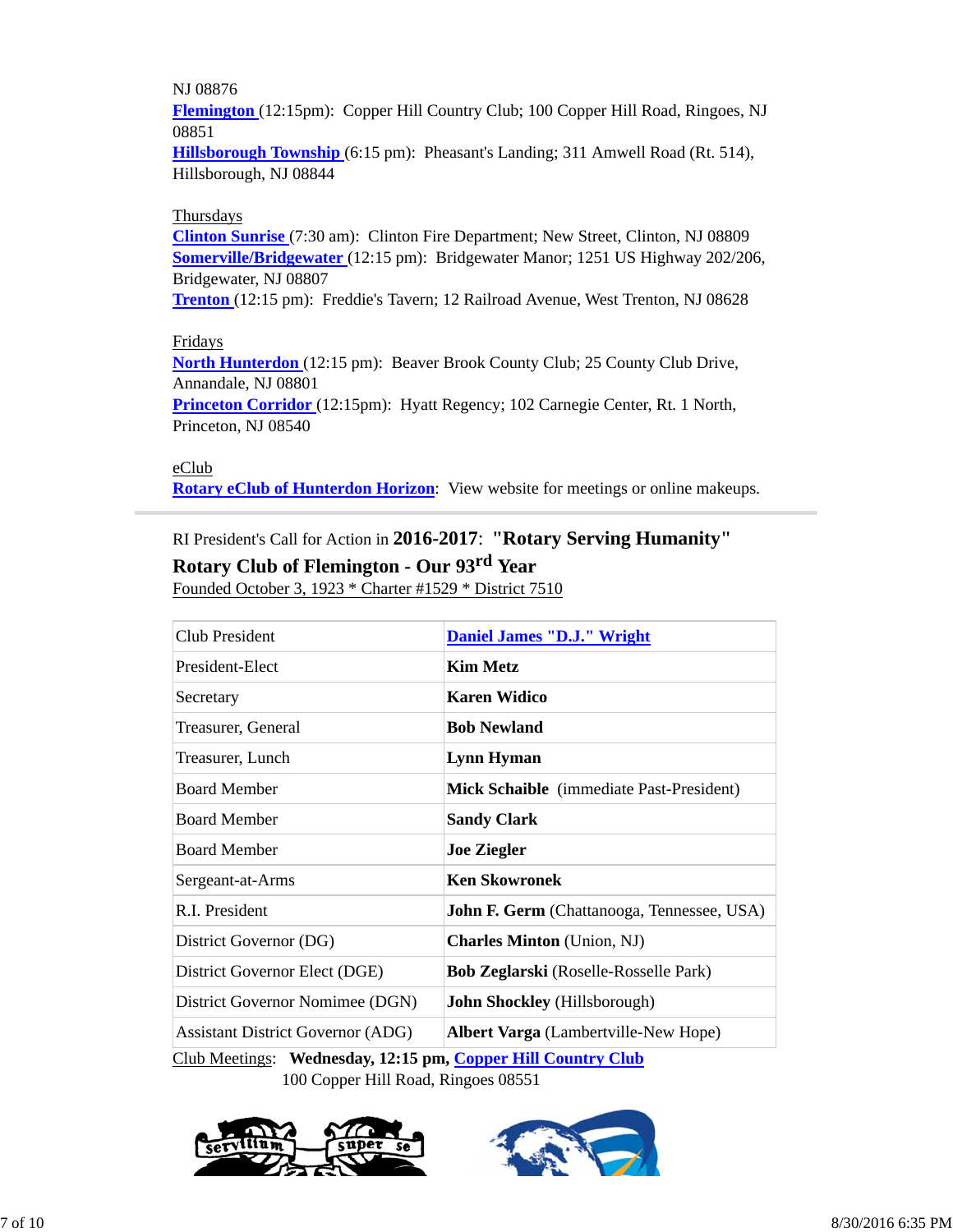

*MISSION STATEMENT*: The mission of Rotary International is to assist and guide Rotarians and Rotary clubs to accomplish the Object of Rotary to ensure Rotary's continuing relevance and to help build a better world, emphasizing service activities by individuals and groups that enhance the quality of life and human dignity, encouraging high ethical standards, and creating greater understanding among all people to advance the search for peace in the world.

**THE OBJECT OF ROTARY:** The object of Rotary is to encourage and foster the ideal of service as a basis of worthy enterprise and, in particular, to encourage and foster:

**1st**: The development of acquaintance as an opportunity for service;

**2nd**: High ethical standards in business and professions, the recognition of the worthiness of all useful occupations, and the dignifying of each Rotarian's occupation as an opportunity to serve society;

**3rd**: The application of the ideal of service in each Rotarian's personal, business and community life;

**4th**: The advancement of international understanding, goodwill, and peace through a world fellowship of business and professional persons united in the ideal of service.

**THE 4-WAY TEST:** "Of the things we think, say or do:

- **1st**: Is it the Truth?
- 2<sup>nd</sup>: Is it Fair to all concerned?
- **3rd**: Will it build goodwill and better friendships?
- **4th**: Will it be beneficial to all concerned?"

## *ROTARY's AVENUE'S OF SERVICE*:

**1)** Through **Club Service**, we have fun, build lasting friendships, and make sure that our club runs well.

**2)** Through **Vocational Service**, we volunteer our professional skills to serve others and promote integrity in everything we do.

**3)** Through **Community Service**, we address local needs and work with our community to bring lasting improvements.

**4)** Through **International Service**, we meet humanitarian needs around the globe and promote world understanding and peace.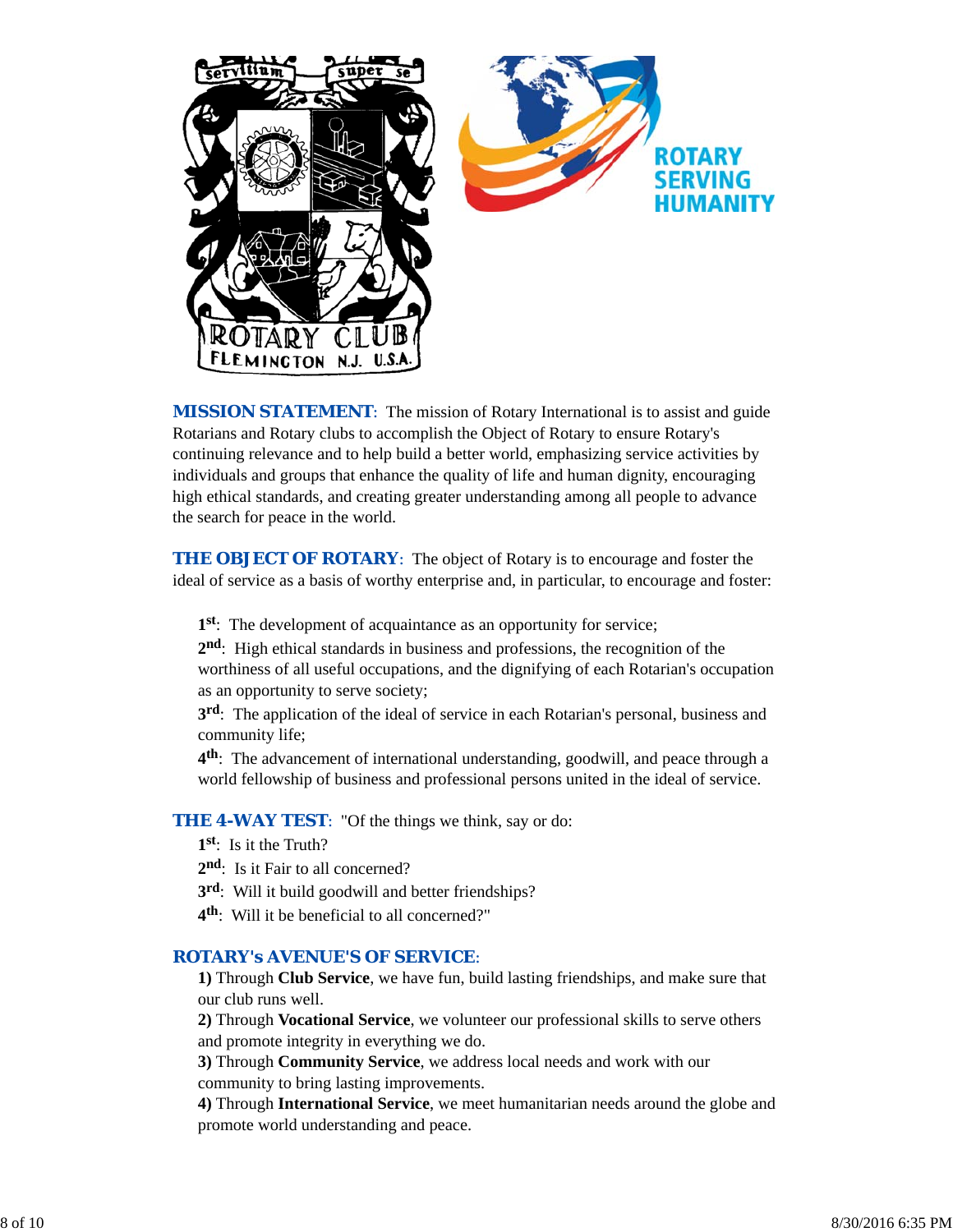**5)** Through **Youth Service**, we work with young people to help them become the next generation of leaders, visionaries, and peacemakers.

| <b>Rotarian</b>                   | <b>Member Since</b> | <b>Classification</b>           |
|-----------------------------------|---------------------|---------------------------------|
| Black, Bruce B.                   | 2007                | <b>Health and Fitness</b>       |
| Bohler, Herbert C. (Herb)         | 1977                | <b>Specialty Advertising</b>    |
| <b>Boynton, Adam</b>              | 2016                | <b>Church / Social Services</b> |
| Campbell, Jennifer                | 2015                | <b>General Practice</b>         |
| Chittenden, Robert L. (Bob)       | 2003                | M.E.F.P. Consulting Engineering |
| Clark, Arthur L. (Sandy)          | 1987                | Printing                        |
| Davidson, James G. (Jim)          | 2002                | <b>Rubber Products</b>          |
| del Campo, Ann                    | 2016                | <b>Scientist &amp; Farmer</b>   |
| Ferrari, Frederick J. (Fred)      | 1964                | Orthodontia                     |
| Fisher, Charles H. (Charlie)      | 1961                | <b>Funeral Services</b>         |
| Fisher, Thomas H. (Tom)           | 2012                | Property & Casualty Insurance   |
| Harrison, Jeffrey (Jeff)          | 1996                | Psychotherapy                   |
| <b>Goldsmith, Cheryl</b>          | 2016                | <b>Realtor</b>                  |
| <b>Goodwin, Michael S.</b>        | 2016                | <b>Youth Development</b>        |
| Hyman, Lynn                       | 2010                | <b>Retail Banking</b>           |
| Kamnitsis, Christopher P. (Chris) | 2001                | <b>Financial Planning</b>       |
| <b>Kritharis, Nikolaos (Nik)</b>  | 2016                | <b>Dentistry</b>                |
| Liebross, Ira                     | 1997                | <b>Family Medicine</b>          |
| Loew, Darren                      | 2002                | Orthodontics                    |
| Martin, Teresa (Terry)            | 1993                | Solid Waste/Recycling           |
| Mazujian, Harry                   | 2004                | Clergy                          |
| McWilliams, Nancy                 | 1992                | Psychotherapy                   |
| Metz, Kim                         | 2007                | <b>Technical Education</b>      |
| Muller, George D.                 | 1964                | <b>Cut Glass Manufacturing</b>  |
| Nastasi, William (Bill)           | 1996                | <b>General Contracting</b>      |
| Newland, Robert D. (Bob)          | 1998                | Insurance                       |
| Ownes, Terry M.                   | 1987                | <b>Floor Covering</b>           |
| Phelan, Christopher J. (Chris)    | 2009                | <b>Chamber Of Commerce</b>      |
| Randolph, R. Wayne                | 1982                | <b>Veterinary Medicine</b>      |
| Reinbacher, Otto A.               | 1997                | Clergy                          |
| Rogow, Stephen S. (Steve)         | 1973                | Orthodontics                    |
| Schaible, R. Michael (Mick)       | 1998                | <b>Appraisal Services</b>       |
| Skowronek, Kenneth J. (Ken)       | 1994                | <b>Family Law</b>               |
| Sollner, Richard F. (Dick)        | 1962                | Air Transportation              |
| Stothoff, Richard H. (Dick)       | 1966                | <b>Sanitary Engineering</b>     |
| Weinstein, Theodore H. (Ted)      | 1994                | <b>Pulmonary Medicine</b>       |
| Widico, Karen A.                  | 1997                | <b>Public Health Services</b>   |

**2016-2017 CLUB MEMBER ROSTER Rotary Club of Flemington, NJ** Current Number of Members: 43